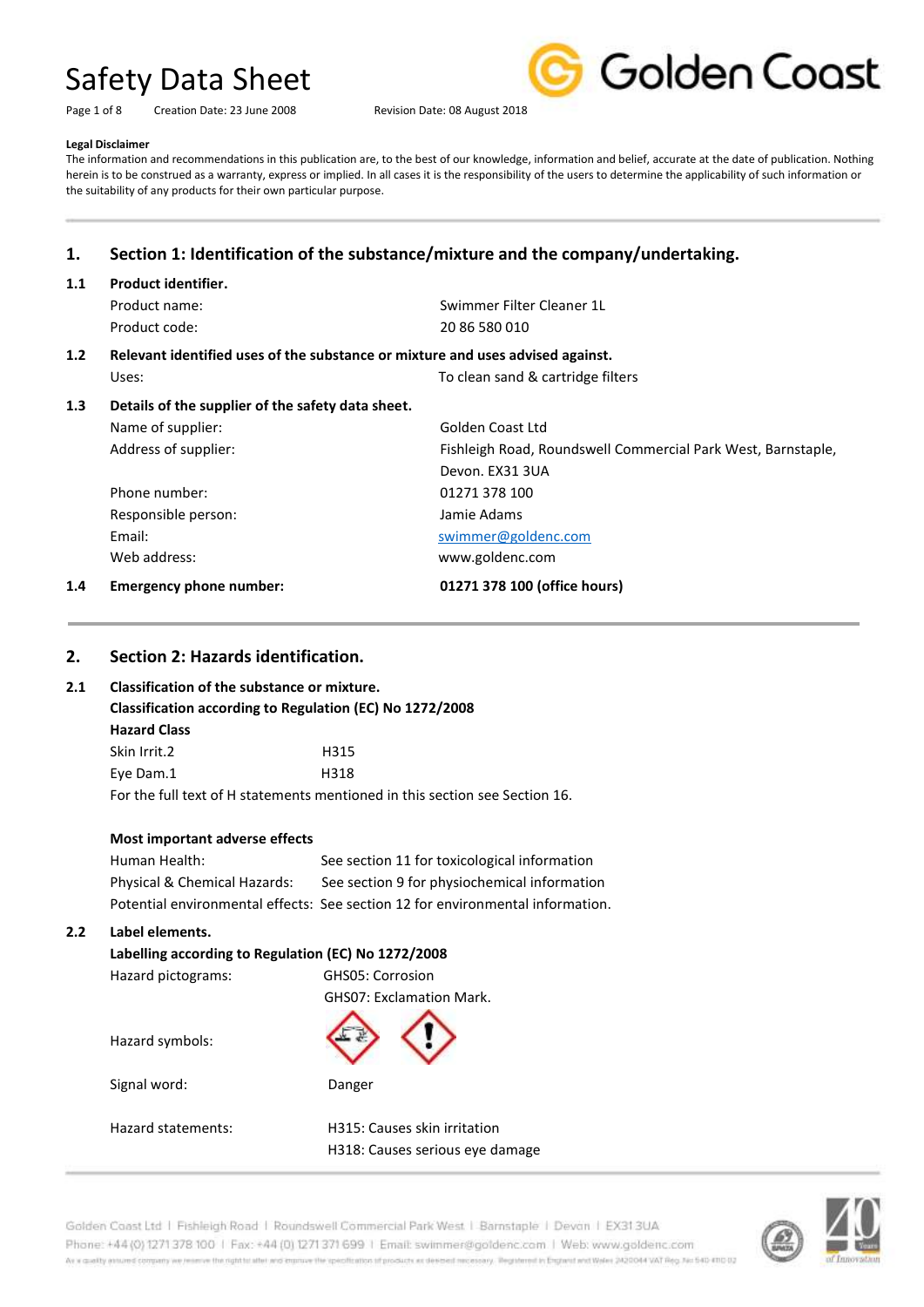Golden Coast

Page 2 of 8 Creation Date: 23 June 2008 Revision Date: 08 August 2018

#### **Legal Disclaimer**

The information and recommendations in this publication are, to the best of our knowledge, information and belief, accurate at the date of publication. Nothing herein is to be construed as a warranty, express or implied. In all cases it is the responsibility of the users to determine the applicability of such information or the suitability of any products for their own particular purpose.

|     | Precautionary statements: | P102: Keep out of the reach of children                                                   |
|-----|---------------------------|-------------------------------------------------------------------------------------------|
|     |                           | P261: Avoid breathing mist/vapours/spray                                                  |
|     |                           | P280: Wear protective gloves/protective clothing/eye protection/face protection.          |
|     |                           | P301+330+331: IF SWALLOWED: Rinse mouth. Do NOT induce vomiting.                          |
|     |                           | P302+352: IF ON SKIN: Wash with plenty of water/shower.                                   |
|     |                           | P305+351+338: IF IN EYES: Rinse cautiously with water for several minutes. Remove contact |
|     |                           | lenses, if present and easy to do. Continue rinsing.                                      |
|     |                           | P332+313: If skin irritation occurs: get medical advice/attention.                        |
|     |                           | P501: Dispose of contents/container in accordance with national regulations.              |
| 2.3 | Other hazards.            |                                                                                           |
|     | PBT:                      | This product is not identified as a PBT/vPvB substance                                    |
|     |                           |                                                                                           |

## **3. Section 3: Composition/information on ingredients.**

### **3.1 Mixtures.**

A mixture of the chemicals listed below with non-hazardous additions.

|  | <b>Hazardous ingredients:</b> |
|--|-------------------------------|
|--|-------------------------------|

| ETHOXYLATED C9-C11 ALCOHOLS                                                      |            |         |                                                   |         |
|----------------------------------------------------------------------------------|------------|---------|---------------------------------------------------|---------|
| <b>EINECS</b>                                                                    | CAS        | PBT/WEL | <b>CLP Classification</b>                         | Percent |
| 500-446-0                                                                        | 68439-46-3 |         | Acute Tox.4: H302; Eye Dam.1: H318                | 1-10%   |
| 2-BUTOXYETHANOL                                                                  |            |         |                                                   |         |
| 203-905-0                                                                        | 111-76-2   |         | Acute Tox.4: H332; Acute Tox.4: H312; Acute       | 1-10%   |
|                                                                                  |            |         | Tox.4: H302; Eye Irrit.2: H319; Skin Irrit.2:H315 |         |
| TETRAPOTASSIUM PYROPHOSPHATE - REACH registered number(s): 01-2119489369-18-XXXX |            |         |                                                   |         |
| 230-785-7                                                                        | 7320-34-5  |         | Eye Irrit.2: H319                                 | 1-10%   |
| POTASSIUM HYDROXIDE                                                              |            |         |                                                   |         |
| 215-181-3                                                                        | 1310-58-3  |         | Acute Tox.4: H302; Skin Corr.1A: H314             | 1-10%   |

### **4. Section 4: First aid measures.**

### **4.1 Description of first aid measures.**

| Skin contact: | Remove all contaminated clothes and footwear immediately unless stuck to skin.        |
|---------------|---------------------------------------------------------------------------------------|
|               | Wash immediately with plenty of soap and water.                                       |
| Eye contact:  | Check for and remove any contact lenses. Open eyes wide apart. Rinse opened eye       |
|               | with plenty of water for at least 15 minutes. Get medical attention.                  |
| Ingestion:    | Wash out mouth with water. Do not induce vomiting. If conscious, give half a litre of |
|               | water to drink immediately. Consult a doctor.                                         |
| Inhalation:   | Remove casualty from exposure ensuring one's own safety whilst doing so.              |
|               |                                                                                       |



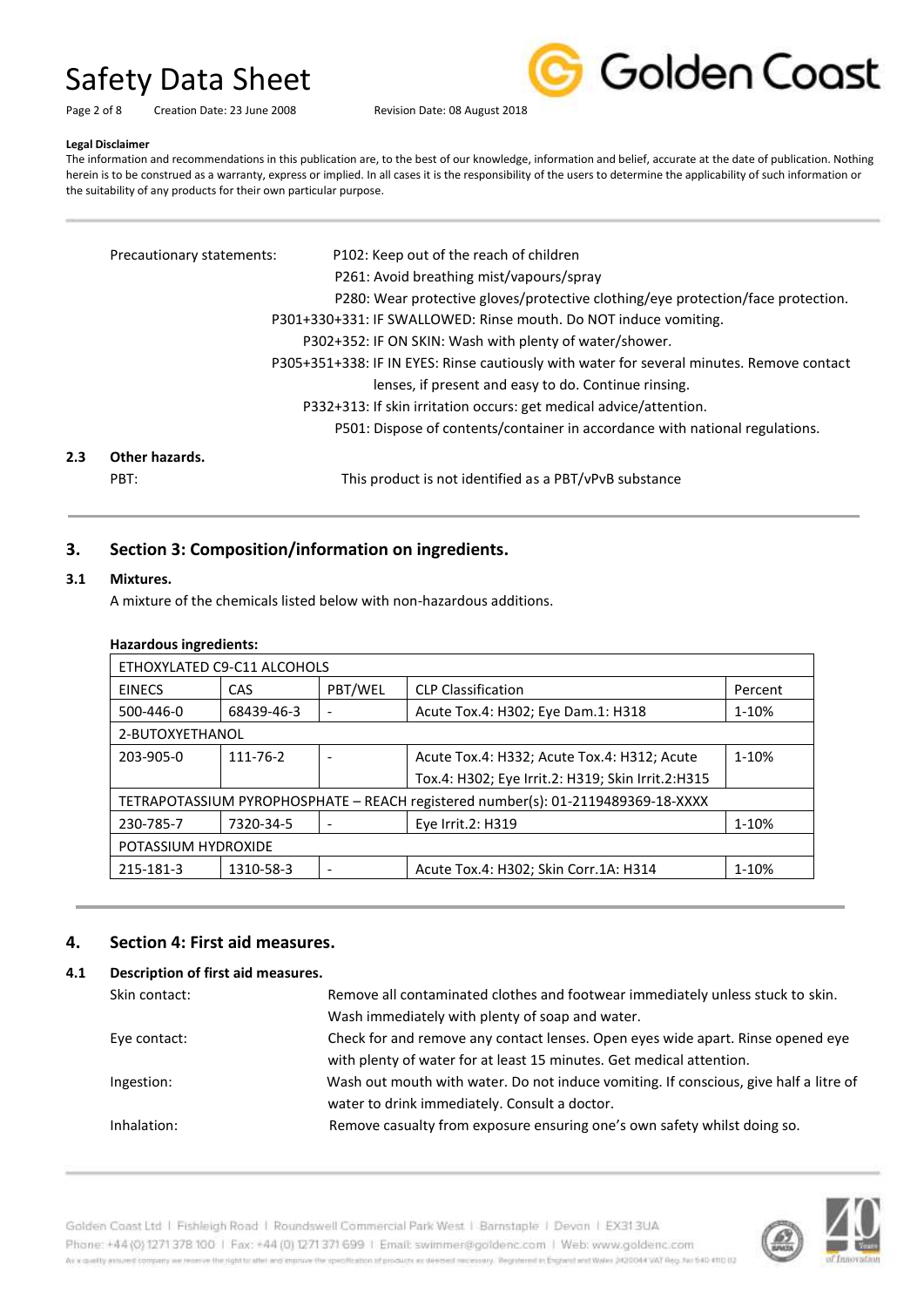Page 3 of 8 Creation Date: 23 June 2008 Revision Date: 08 August 2018



#### **Legal Disclaimer**

The information and recommendations in this publication are, to the best of our knowledge, information and belief, accurate at the date of publication. Nothing herein is to be construed as a warranty, express or implied. In all cases it is the responsibility of the users to determine the applicability of such information or the suitability of any products for their own particular purpose.

### **4.2 Most important symptoms and effects, both acute and delayed.**

| Skin contact:              | There may be irritation and redness at the site of contact                         |
|----------------------------|------------------------------------------------------------------------------------|
| Eye contact:               | There may be pain and redness. The eyes may water profusely. There may be severe   |
|                            | pain. The vision may become blurred. May cause permanent damage.                   |
| Ingestion:                 | There may be soreness and redness of the mouth and throat. Nausea and stomach pain |
|                            | may occur.                                                                         |
| Inhalation:                | There may be irritation of the throat with a feeling of tightness in the chest.    |
| Delayed/immediate effects: | Immediate effects can be expected after short-term exposure.                       |
|                            |                                                                                    |

**4.3 Indication of any immediate medical attention and special treatment needed.** Treatment: Eye bathing equipment should be available on the premises.

### **5. Section 5: Firefighting measures.**

| 5.1<br>Extinguishing media. |                                                        |                                                                                       |
|-----------------------------|--------------------------------------------------------|---------------------------------------------------------------------------------------|
|                             | Suitable media:                                        | Suitable extinguishing media for the surrounding fire should be used. Use water spray |
|                             |                                                        | to cool containers.                                                                   |
| 5.2                         | Special hazards arising from the substance or mixture. |                                                                                       |
|                             | Specific hazards:                                      | In combustion emits toxic fumes.                                                      |
| 5.3                         | Advice for firefighters.                               |                                                                                       |
|                             | Protective equipment:                                  | Wear self-contained breathing apparatus. Wear protective clothing to prevent contact  |
|                             |                                                        | With skin and eyes.                                                                   |
|                             | Further information:                                   | No further information available.                                                     |

### **6. Section 6: Accidental release measures.**

### **6.1 Personal precautions, protective equipment and emergency procedures.**

Personal Precautions: Mark out the contaminated area with signs and prevent access to unauthorised personnel. Do not attempt to take action without suitable protective clothing – see section 8 of SDS. Turn leaking containers leak-side up to prevent the escape of liquid.

## **6.2 Environmental precautions.**

Environmental precautions: Do not discharge into drains or rivers. Contain the spillage using bunding.

## **6.3 Methods and material for containment and cleaning up.**

Cleaning up: Absorb into dry earth or sand. Transfer to a closable, labelled salvage container for disposal by an appropriate method.

## **6.4 Reference to other sections.**

Other sections: For personal protection see section 8.

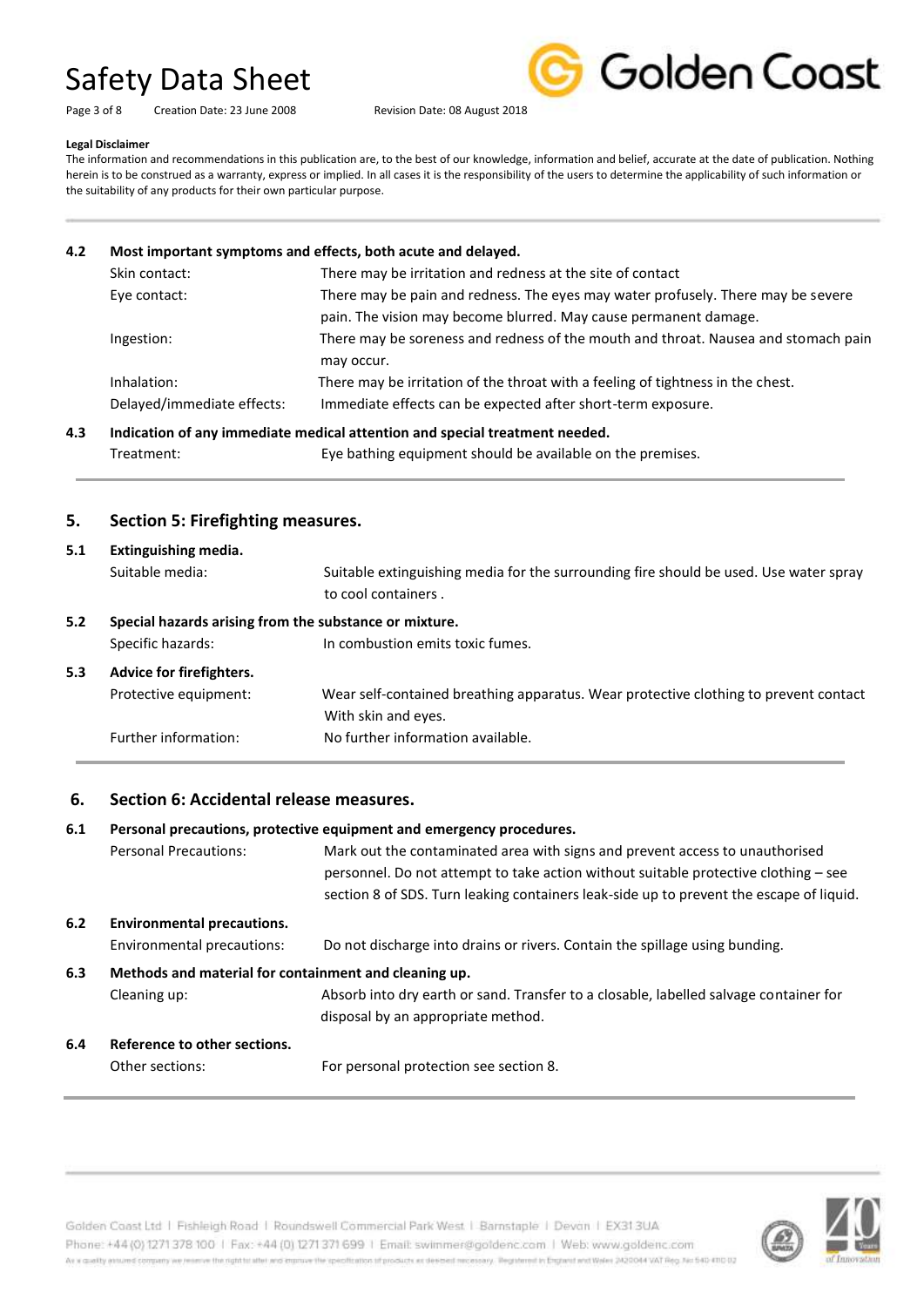Page 4 of 8 Creation Date: 23 June 2008 Revision Date: 08 August 2018



#### **Legal Disclaimer**

The information and recommendations in this publication are, to the best of our knowledge, information and belief, accurate at the date of publication. Nothing herein is to be construed as a warranty, express or implied. In all cases it is the responsibility of the users to determine the applicability of such information or the suitability of any products for their own particular purpose.

### **7. Section 7: Handling and storage.**

## **7.1 Precautions for safe handling.** Advice on safe handling: Avoid direct contact with the substance. Ensure there is sufficient ventilation of the area. Avoid the formation or spread of mists in the air. **7.2 Conditions for safe storage, including any incompatibilities.** Storage areas: Store in a cool, well ventilated area. Keep container tightly closed. **7.3 Specific end use(s).** Specific use(s): No data available.

### **8. Section 8: Exposure controls/personal protection.**

### **8.1 Control parameters.**

### **Hazardous ingredients:**

| 2-BUTOXYETHANOL                               |            |                  |            |              |
|-----------------------------------------------|------------|------------------|------------|--------------|
| Respirable dust<br>Workplace exposure limits: |            |                  |            |              |
| <b>State</b>                                  | 8 hour TWA | 15 min. STEL     | 8 hour TWA | 15 min. STEL |
| UK                                            | 25 ppm     | 50ppm            |            |              |
| <b>POTTASIUM HYDROXIDE</b>                    |            |                  |            |              |
| UK                                            |            | $2 \text{ mg/m}$ |            |              |

|     | DNEL / PNEC values<br>DNEL / PNEC                        | No data available.                                                                                                                           |
|-----|----------------------------------------------------------|----------------------------------------------------------------------------------------------------------------------------------------------|
| 8.2 | Exposure controls.<br><b>Engineering measures:</b>       | Ensure there is sufficient ventilation of the area.                                                                                          |
|     | Personal protective equipment<br>Respiratory protection: | Self-contained breathing apparatus must be available in case of emergency.                                                                   |
|     | Hand protection:                                         | Wear protective gloves. The selected protective gloves have to satisfy the<br>specifications of EU Directive 89/686/EEC and standard EN 374. |
|     | Eye protection:                                          | Wear safety goggles approved to standard EN 166.                                                                                             |
|     | Skin and body protection:                                | Wear appropriate clothing to prevent repeated or prolonged skin contact.                                                                     |

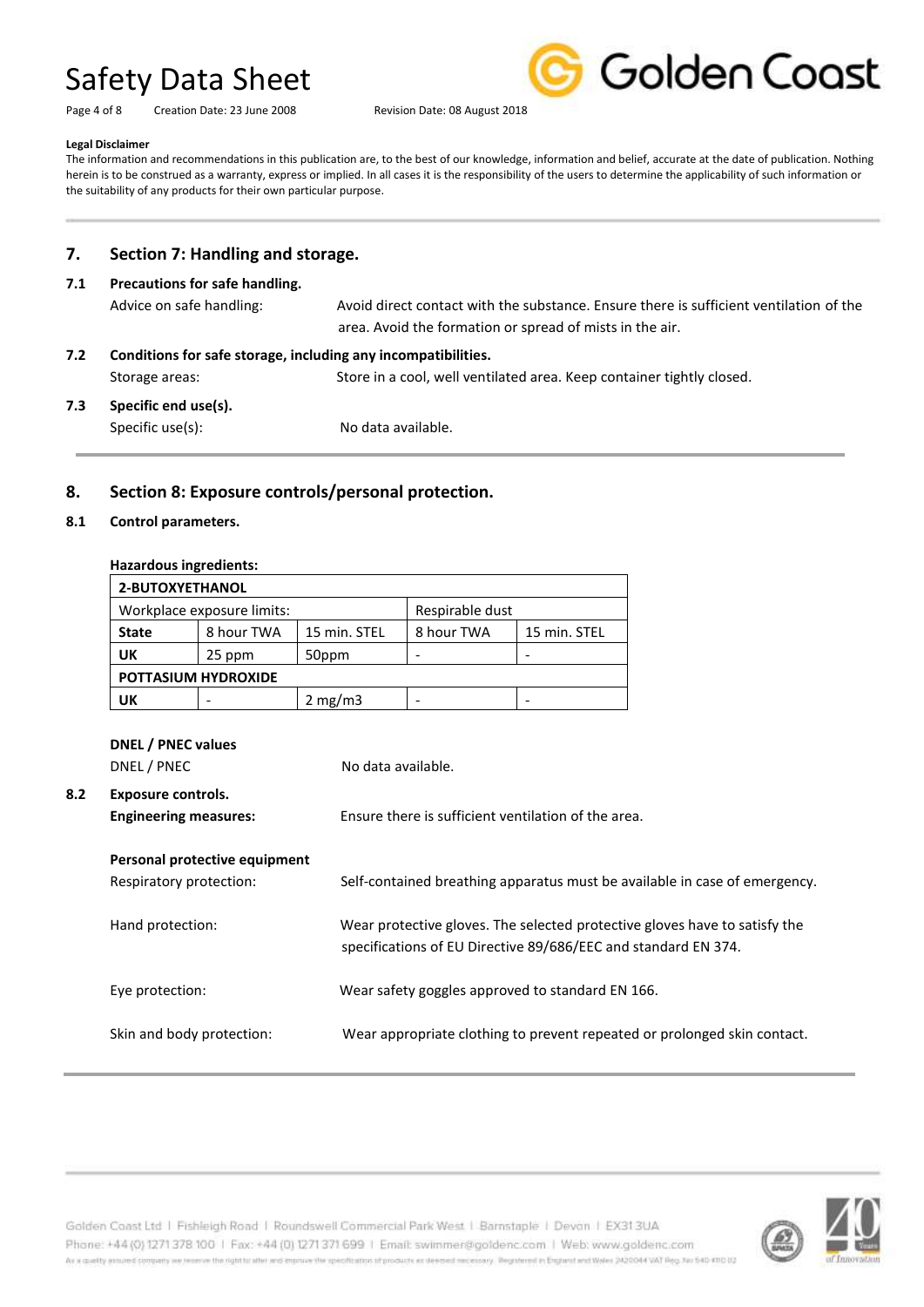Page 5 of 8 Creation Date: 23 June 2008 Revision Date: 08 August 2018



#### **Legal Disclaimer**

**9.2 Other Information**

The information and recommendations in this publication are, to the best of our knowledge, information and belief, accurate at the date of publication. Nothing herein is to be construed as a warranty, express or implied. In all cases it is the responsibility of the users to determine the applicability of such information or the suitability of any products for their own particular purpose.

## **9. Section 9: Physical and chemical properties.**

### **9.1 Information on basic physical and chemical properties.**

| Form:                    | Liquid                      |
|--------------------------|-----------------------------|
| Colour:                  | Yellow – orange             |
| Odour:                   | <b>Characteristic Odour</b> |
| Water solubility:        | Soluble                     |
| Relative density:        | 1.029                       |
| <b>Other Information</b> |                             |

Other information: No data available.

### **10. Section 10: Stability and reactivity.**

| 10.1              | Reactivity.<br>Reactivity:                                  | Stable under recommended transport or storage conditions.                                                                                                        |
|-------------------|-------------------------------------------------------------|------------------------------------------------------------------------------------------------------------------------------------------------------------------|
| 10.2 <sub>1</sub> | <b>Chemical stability.</b><br>Chemical stability:           | Stable under normal conditions.                                                                                                                                  |
| 10.3              | Possibility of hazardous reactions.<br>Hazardous reactions: | Hazardous reactions will not occur under normal transport or storage conditions.<br>Decomposition may occur on exposure to conditions or materials listed below. |
| 10.4              | Conditions to avoid.<br>Conditions to avoid:                | Heat                                                                                                                                                             |
| 10.5              | Incompatible materials.<br>Materials to avoid:              | Strong acids. Strong bases. Strong oxidising agents.                                                                                                             |
| 10.6              | Hazardous decomposition products.<br>Haz. decomp. products: | In combustion emits toxic fumes.                                                                                                                                 |

### **11. Section 11: Toxicological information.**

### **11.1 Information on toxicological effects.**

### **Hazardous ingredients**

| ETHOXYLATED C9- C11 ALCOHOLS |            |      |       |       |
|------------------------------|------------|------|-------|-------|
| <b>DERMAL</b>                | <b>RAT</b> | LD50 | >2000 | Mg/kg |
| 2-BUTOXYETHANOL              |            |      |       |       |
| <b>IVN</b>                   | <b>RAT</b> | LD50 | 307   | Mg/kg |
| ORL                          | <b>MUS</b> | LD50 | 1230  | Mg/kg |
| ORL                          | <b>RAT</b> | LD50 | 470   | Mg/kg |

Golden Coast Ltd | Fishleigh Road | Roundswell Commercial Park West | Barnstaple | Devon | EX313UA Phone: +44 (0) 1271 378 100 | Fax: +44 (0) 1271 371 699 | Email: swimmer@goldenc.com | Web: www.goldenc.com As a quality ensured company we reserve the right to after and enprice the specification of products as deepent recessary. Registered in England and Wales (AQDO44 VAT Reg. Just 540-410 D2

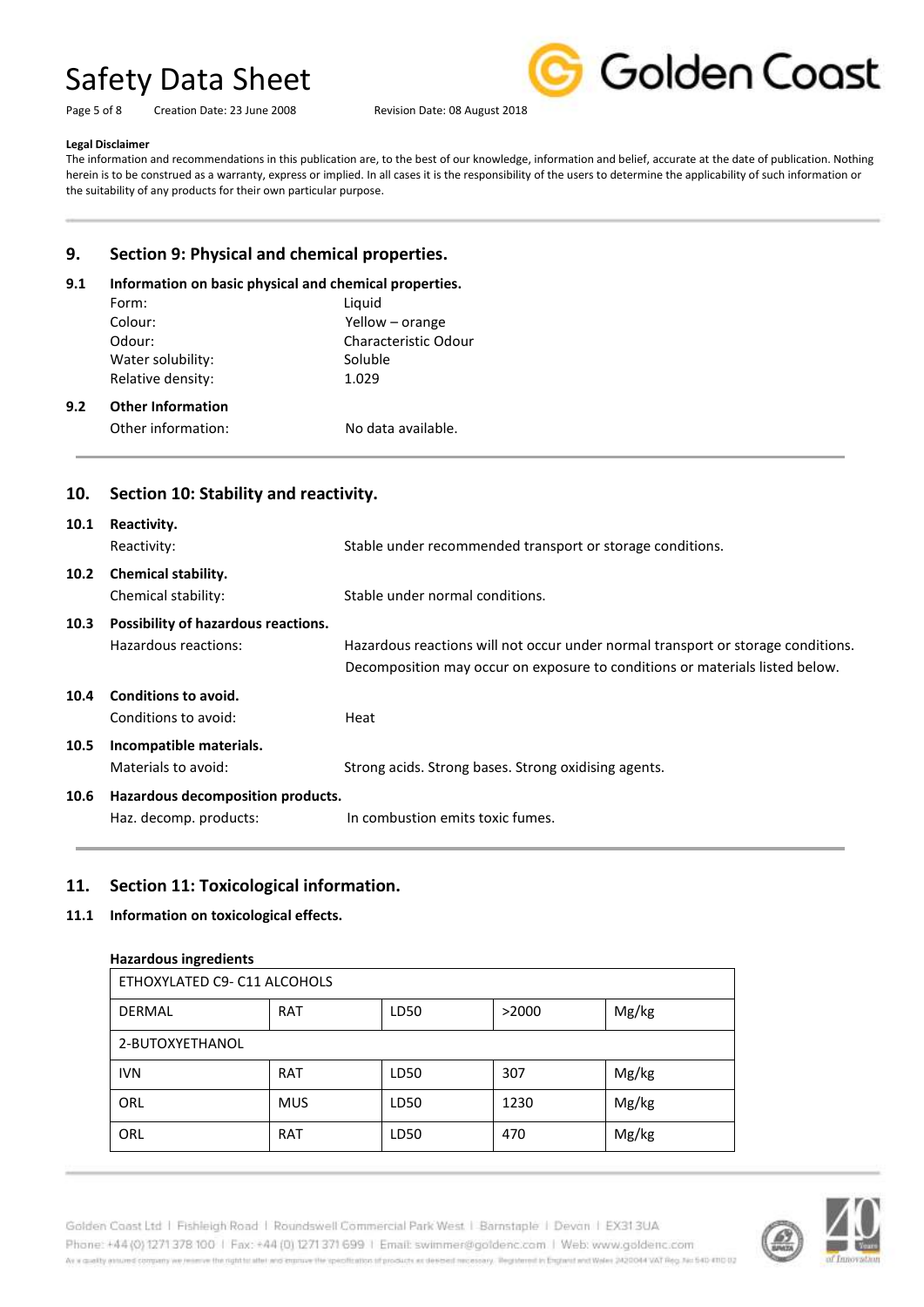

Page 6 of 8 Creation Date: 23 June 2008 Revision Date: 08 August 2018

#### **Legal Disclaimer**

The information and recommendations in this publication are, to the best of our knowledge, information and belief, accurate at the date of publication. Nothing herein is to be construed as a warranty, express or implied. In all cases it is the responsibility of the users to determine the applicability of such information or the suitability of any products for their own particular purpose.

| <b>TETRAPOTASSIUM PYROPHOSPHATE</b> |            |                |       |       |
|-------------------------------------|------------|----------------|-------|-------|
| <b>DERMAL</b>                       | <b>RBT</b> | LD50           | >2000 | Mg/kg |
| ORAL                                | RAT        | LD50           | 2000  | Mg/kg |
| <b>VAPOURS</b>                      | RAT        | <b>4H LC50</b> | 0.58  | Mg/l  |
| POTASSIUM HYDROXIDE                 |            |                |       |       |
| ORL                                 | <b>RAT</b> | LD50           | 273   | Mg/kg |

### Relevant hazards for product:

| Hazard                        | Route      | <b>Basis</b>          |
|-------------------------------|------------|-----------------------|
| Skin corrosion/irritation     | <b>DRM</b> | Hazardous: calculated |
| Serious eye damage/irritation | OPT        | Hazardous: calculated |

### **Information on toxicological effects**

| Skin contact:              | There may be irritation and redness at the site of contact.                     |
|----------------------------|---------------------------------------------------------------------------------|
| Eye contact:               | There may be pain and redness. The eyes may water profusely. There may be       |
|                            | severe pain. The vision may become blurred. May cause permeant damage.          |
| Ingestion:                 | There may be soreness and redness of the mouth and throat. Nausea and           |
|                            | stomach pain may occur.                                                         |
| Inhalation:                | There may be irritation of the throat with a feeling of tightness in the chest. |
| Delayed/immediate effects: | Immediate effects can be expected after short-term exposure.                    |

### **12. Section 12: Ecological information.**

### **12.1 Toxicity.**

### **Hazardous ingredients:**

| ETHOXYLATED C9- C11 ALCOHOLS |          |      |      |
|------------------------------|----------|------|------|
| Daphnia magna                | 48H EC50 | >5.3 | Mg/l |

| 12.2 | Persistence and degradability.             |                                                        |
|------|--------------------------------------------|--------------------------------------------------------|
|      | Persistence and degradability:             | No data available                                      |
| 12.3 | <b>Bioaccumulation potential.</b>          |                                                        |
|      | Bioaccumulative potential:                 | No data available                                      |
| 12.4 | Mobility in soil.                          |                                                        |
|      | Mobility in soil:                          | Readily absorbed into soil.                            |
| 12.5 | <b>Results of PBT and vPvB assessment.</b> |                                                        |
|      | PBT and PvB:                               | This product is not identified as a PBT/vPvB substance |
| 12.6 | Other adverse effects.                     |                                                        |
|      | Other adverse effects:                     | No data available.                                     |



Golden Coast Ltd | Fishleigh Road | Roundswell Commercial Park West | Barnstaple | Devon | EX313UA Phone: +44 (0) 1271 378 100 | Fax: +44 (0) 1271 371 699 | Email: swimmer@goldenc.com | Web: www.goldenc.com As a quality ensured company we reserve the right to after and enprice the specification of products as deepent recessary. Registered in England and Wales (AQDO44 VAT Reg. Just 540-410 D2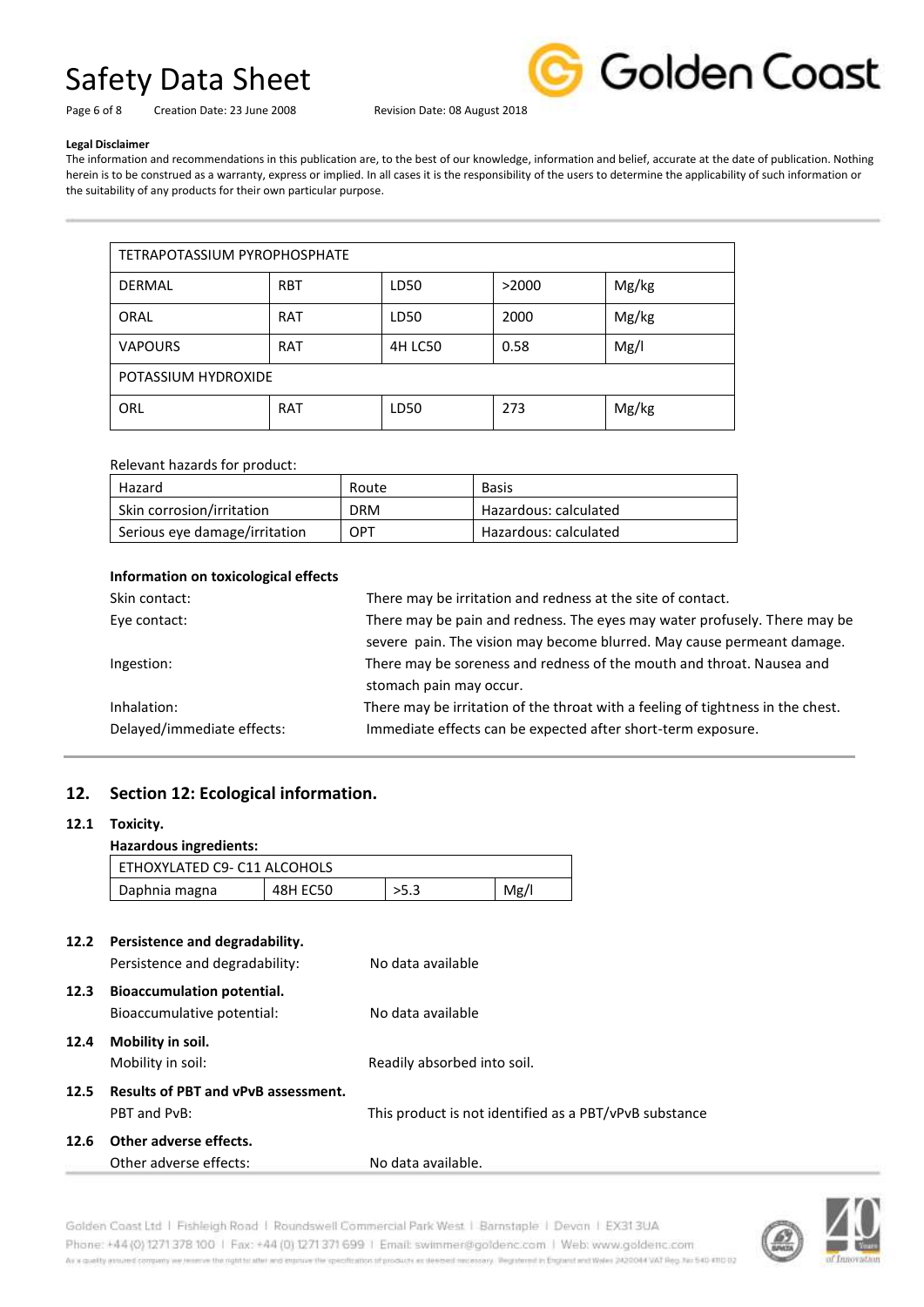Page 7 of 8 Creation Date: 23 June 2008 Revision Date: 08 August 2018



#### **Legal Disclaimer**

The information and recommendations in this publication are, to the best of our knowledge, information and belief, accurate at the date of publication. Nothing herein is to be construed as a warranty, express or implied. In all cases it is the responsibility of the users to determine the applicability of such information or the suitability of any products for their own particular purpose.

### **13. Section 13: Disposal considerations.**

### **13.1 Waste treatment methods.**

 Transfer to a suitable container and arrange for collection by specialised disposal company.

NB: The users attention is drawn to the possible existence of regional or national regulations regarding disposal

### **14. Section 14: Transport information.**

**Transport information:** This product does not require a classification for transport.

### **15. Section 15: Regulatory information.**

**15.1 Safety, health and environmental regulations/legislation specific for the substance or mixture.**

## **15.2 Chemical safety assessment.**

No information available

### **16. Section 16: Other information.**

Full text if H-statements referred to under sections 2 and 3 H302: Harmful if swallowed H312: Harmful in contact with skin H314: Causes severe skin burns and eye damage. H315: Causes skin irritation H318: Causes serious eye damage. H319: Causes serious eye irritation

H332: Harmful if inhaled.

### **Further information**

Restricted to professional users. Attention – Avoid exposure- obtain special instructions before use.

This information is believed to be accurate and represents the best information currently available to us. However, we make no warranty or merchantabilty, or fitness for any particular use, or any other warranty, express or implied, with respect to this information, and we assume no liability resulting from the use of this information. Users should make their own investigations to determine the suitability of the information for their own particular needs and uses.